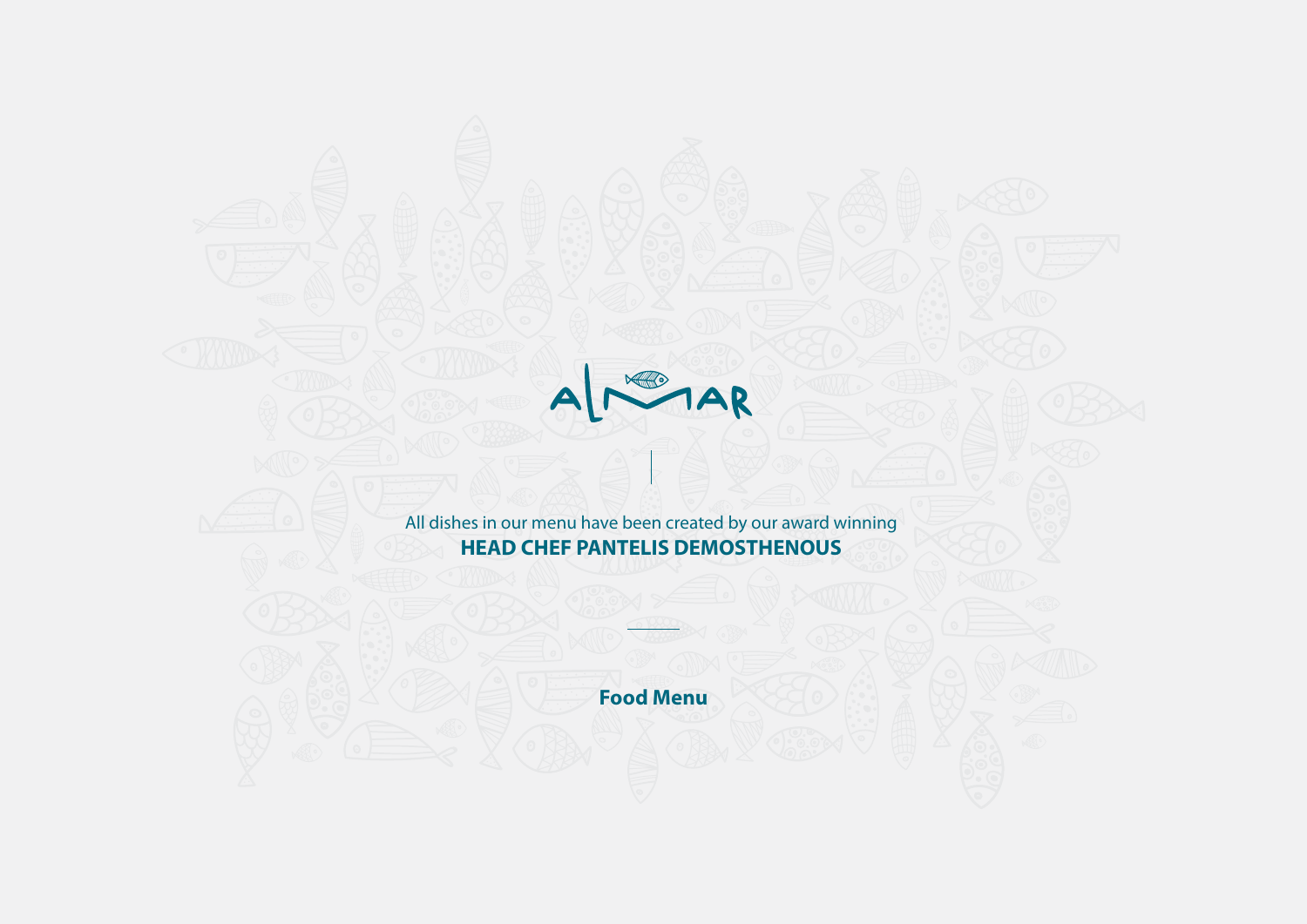## **Σούπα - Soup**

 $\sqrt{2}$ 

## **ΨΑΡΟΣΟΥΠΑ / FISH SOUP** - **€7.00**

Σούπα κακαβιά με λαχανικά / Fish soup 'kakavia' with vegetables

## **Σαλάτες - Salads**

#### **ΠΑΡΑΔΟΣΙΑΚΗ ΣΑΛΑΤΑ / TRADITIONAL SALAD** - **€9.80**

Πράσινη σαλάτα με αγγουράκια, ντομάτες, καρδιές σελίνου, φρέσκο κόλιανδρο, ραπανάκι, φέτα και τραγανή πίτα με ντρέσινγκ από λαδολέμονο / Lettuce, iceberg, cucumbers, tomatoes, celery, fresh coriander, radish, feta, crispy pita bread with lemon and olive oil dressing

#### **ΝΤΟΜΑΤΟΣΑΛΑΤΑ / TOMATO SALAD** - **€7.80**

Nτοματίνια, τυρί φέτα, κόκκινο κρεμμύδι, φύλλα κόλιανδρου, ρίγανη και λάδι βασιλικού / Cherry tomatoes, feta cheese, red onion, coriander leaves, oregano and basil oil

#### **ΣΑΛΑΤΑ ΡΟΚΑΣ / ROCKET SALAD** - **€11.50**

Φύλλα ρόκας, λιαστές ντομάτες, καρδιές αγκινάρας, κατσικίσιο τυρί, παρμεζάνα, καβουρδισμένα φουντούκια, γλυκό περγαμόντο και 'vinaigrette' από μέλι και βαλσάμικο / Rocket leaves, semi dried tomatoes, artichoke hearts, goat cheese, grated parmesan, roasted hazelnuts, pergamοt sweet and honey balsamic vinaigrette

## **ΣΑΛΑΤΑ ΘΑΛΑΣΣΙΝΩΝ / SEAFOOD SALAD** - **€15.50**

Κόκκινο μαρούλι, 'iceberg', σουπιές, καβουρόψυχα, ναρίδες, αβοκάντο, καπνιστός σολομός, αγγουράκια και ντρέσινγκ από κρεμμύδι και ντομάτα / Iceberg, Jollo rosso, cuttlefish, smoked salmon, crab meat, prawns, avocado, cucumbers with tomato and onion dressing

#### **ΣΑΛΑΤΑ ΨΑΡΙΚΩΝ / FISH SALAD** - **€14.80**

Σολομός, τόνος, λαυράκι, αβοκάντο, κρεμμύδι, μαρούλι, σως από σόγια / Salmon, tuna, seabass, avocado, onion, lettuce, sweet soya sauce dressing

#### **ΣΑΛΑΤΑ ΤΟΥ ΚΑΙΣΑΡΑ / CAESAR SALAD new** - **€15.60**

Καρδιά μαρουλιού, γαρίδες, καπνιστός σολομός, καβούρι, ντομάτα, αβοκάντο, κρουτόνια, τραγανό μπέικον, 'Caesar' ντρέσινγκ / Lettuce heart, prawns, smoked salmon, crab meat, tomato, avocado, croutons, crunchy bacon, Caesar dressing

#### **ΣΑΛΑΤΑ ΜΕΛΙΝΤΖΑΝΑΣ / AUBERGINE SALAD new** - **€8.50**

Mαριναρισμένη μελιντζάνα, ντομάτα, φύλλα ρόκας, φέτα, καβουρδισμένα φουντούκια, ντρέσινγκ με βαλσάμικο ξύδι / Marinated aubergine, tomato, rocket leaves, feta, roasted hazelnuts, balsamic dressing

**κ\*** κατεψυγμένο / frozen - **φ\*** φρέσκο / fresh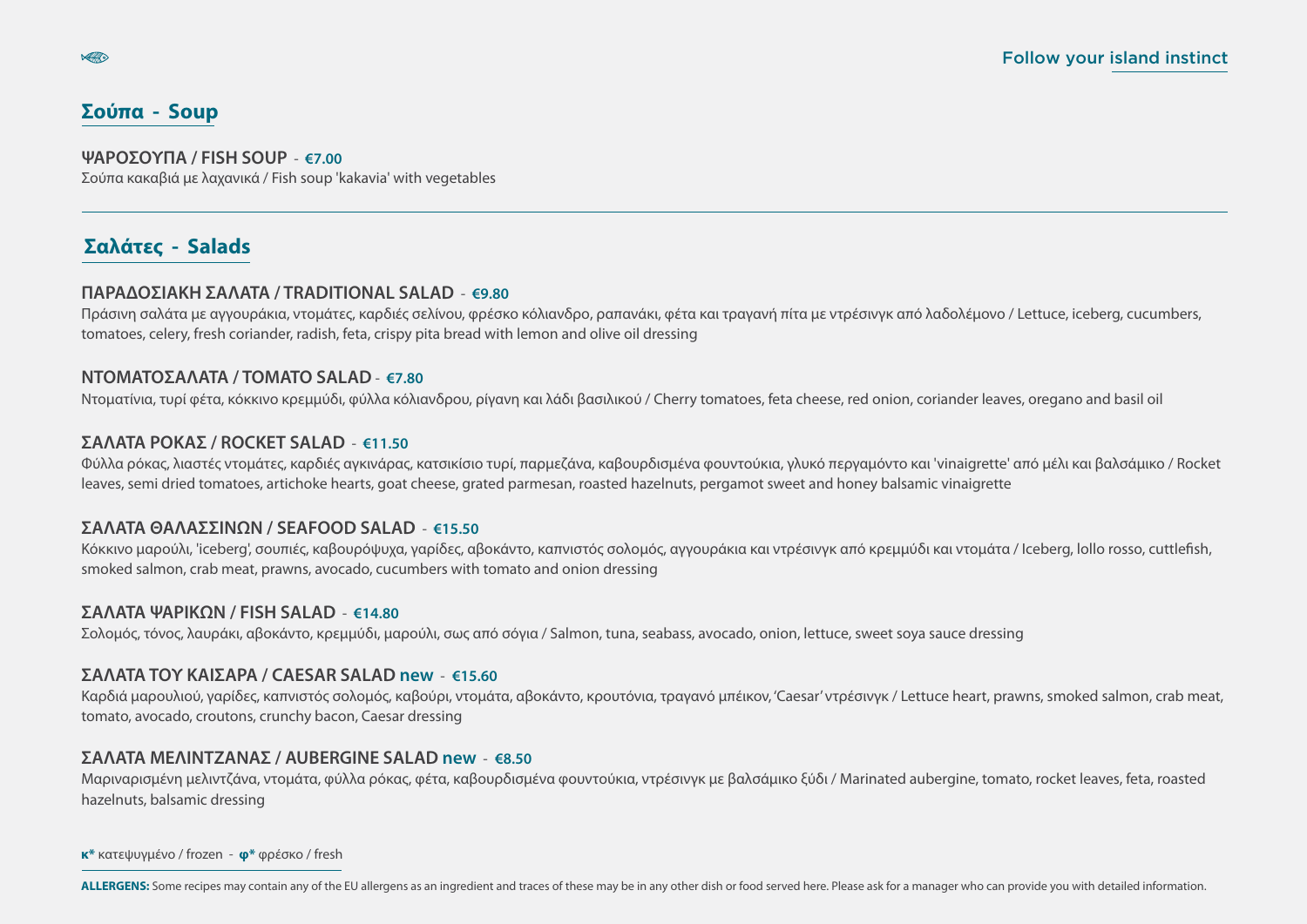# **Aλοιφές - Dips**

 $\sqrt{2}$ 

**ΛΕΥΚΟΣ ΤΑΡΑΜΑΣ / WHITE TARAMAS** - **€3.60** Aυγοτάραχο με ελαιόλαδο και λεμόνι / Fish roe with olive oil and lemon

**ΤΖΑΤΖΙΚΙ / TZATZIKI** - **€3.20** Παραδοσιακό τζατζίκι με ξύσμα λεμονιού / Traditional 'tzatziki' with lemon zest

**MΑΥΡΟ ΤΑΧΙΝΙ / ΒLACK ΤΑΗΙΝΙ** - **€3.20** Mαύρη ταχίνι με λεμόνι και άρωμα σκόρδου / Black sesame paste with lemon and garlic aroma

**ΤΥΡΟΚΑΦΤΕΡΗ / TYROKAFTERI** - **€3.60** Tυρί φέτα με πιπεριές Φλωρίνης και πιπεριές τσίλι / Feta cheese crashed with Florina peppers and chilies

**ΞΙΔΑΤΑ / PICKLES** - **€3.20** Κουνουπίδι, καρότο, ραπανάκι, σέλινο, αγγουράκι / CauliEower, carrots, radish, celery, cucumber

## **ΜΕΛΙΝΤΖΑΝΟΣΑΛΑΤΑ / EGGPLANT SALAD** - **€3.20**

Μελιτζανοσαλάτα καπνιστής μελιτζάνας με φέτα και πιπεριές Φλωρίνης / Smoked eggplant dip with feta cheese and Florina peppers

**ΤΑΧΙΝΙ / ΤΑΗΙΝΙ** - **€3.20** Tαχίνι με λεμόνι και άρωμα σκόρδου / Sesame paste with lemon and garlic aroma

**ΠΑΝΤΖΑΡΙ / BEETROOT** - **€3.20** 'Μousse' από παντζάρια, γιαούρτι και καρύδια / Βeetroot mousse with yogurt and walnuts

**ΧΟΥΜΟΥΣ / HUMΜUS** - **€3.20** Ρεβίθια, αβοκάντο, μοσχολέμονο, σκόρδο / Chickpeas, avocado, lime, garlic

**κ\*** κατεψυγμένο / frozen - **φ\*** φρέσκο / fresh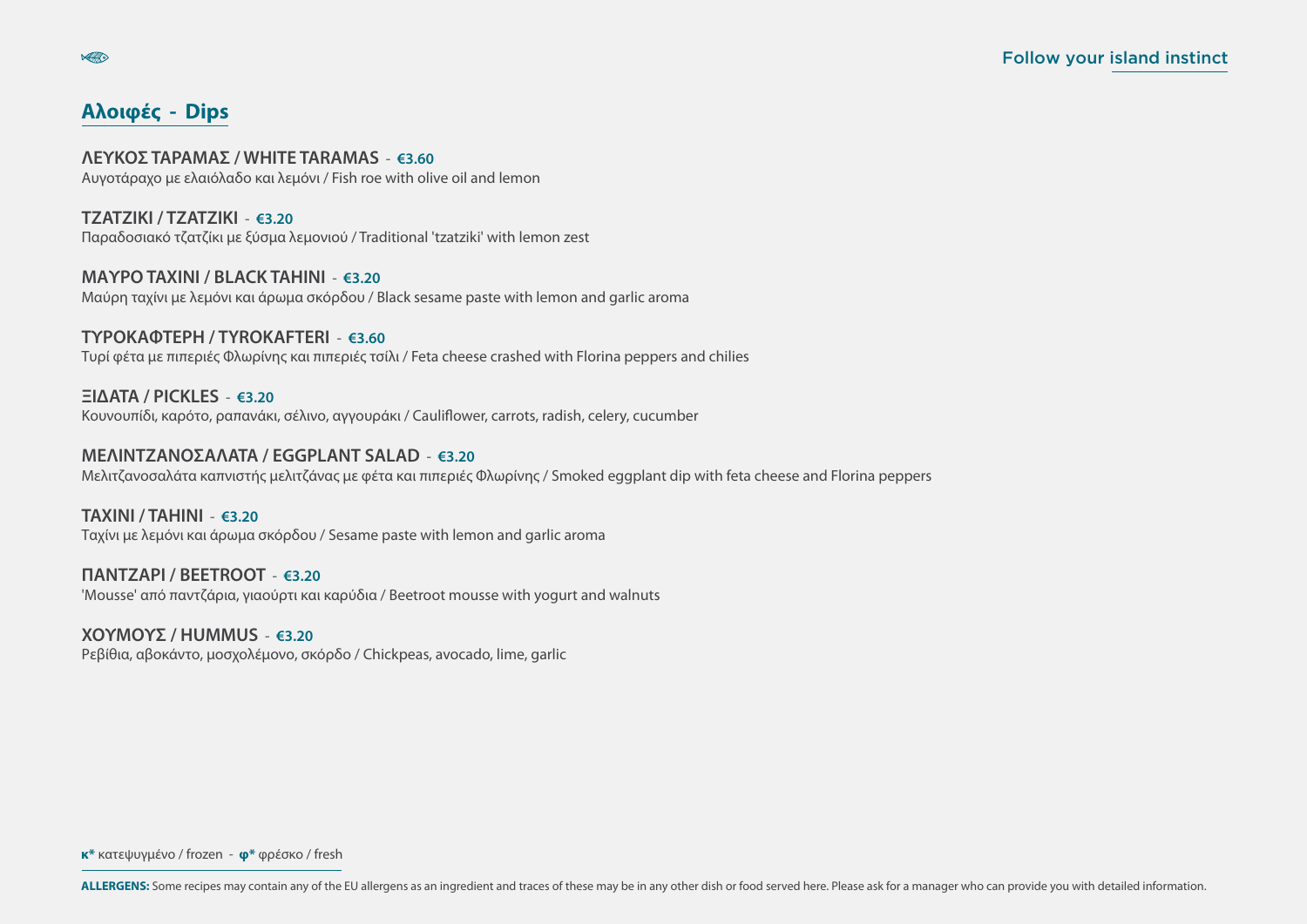## **Κρύα Πιάτα - Cold Dishes**

#### **RANIOS ΤΙΡΑΝΤΙΤΟ / CORVINA TIRADITO φ\* new** - **€14.80**

Φρέσκος Κρανίος, αβοκάντο, 'tiger milk' ροδάκινο, δαμάσκηνο, 'masago arare', πούδρα 'nori' / Fresh Corvina, avocado, peach tiger milk, plum, masago arare, nori powder

## **ΚΑΡΠΑΤΣΙΟ ΧΤΑΠΟΔΙΟΥ / OCTOPUS CARPACCIO φ\*** - **€12.80**

Μαριναρισμένο χταπόδι, αγγουράκια ξιδάτα, ραπανάκια ξιδάτα, σως από σόγια και καυτερή πιπεριά / Marinated octopus, cucumber noodles, pickled radish, pickled cucumber, soya sauce with chilies

#### **ΤΑΡΤΑΡ ΤΟΝΟΥ / ΤUNA TARTAR φ\*** - **€14.50**

Φρέσκος τόνος, τζίντζερ τουρσί, φρέσκο κρεμμύδι, 'mousse' αβοκάντο, μαγιονέζα από σαφράν και αρωματισμένο ζελέ από λεμόνι και χαμομήλι / Fresh tuna, pickled ginger, scallion, avocado mousse, saffron mayonnaise and lemon chamomile gel

## **CEVICHE ΛΑΥΡΑΚΙ / SEABASS CEVICHE φ\*** - **€14.50**

Φρέσκο λαυράκι, γάλα τίγρης, κόκκινο κρεμμύδι, πουρές αβοκάντο, 'passion fruit', φύτρες αρακά / Fresh sea bass, tiger milk, red onion, avocado purée, passion fruit, 'pea shoot leaves

#### **ΚΑΡΠΑΤΣΙΟ ΣΟΛΟΜΟΥ / SALMON CARPACCIO φ\*** - **€12.30**

Φρέσκος σολομός, αβοκάντο, 'seaweed', πόμελο, πράσινο μήλο, ρύζι 'puffed', ντρέσινγκ από 'yuki' / Fresh salmon, spicy avocado, seaweed, pomelo, green apple, puffed rice, yuki dressing

#### **ΤΑΡΤΑΡ ΣΟΛΟΜΟΥ / SALMON TARTAR φ\* new** - **€14.80**

Φρέσκος σολομός, αβοκάντο ταρτάρ, 'scallion', σως μανταρινιού, 'mousse' από άγρια μούρα / Fresh salmon, avocado tartar, scallion, sour mandarin sauce, wild berries Euid gel

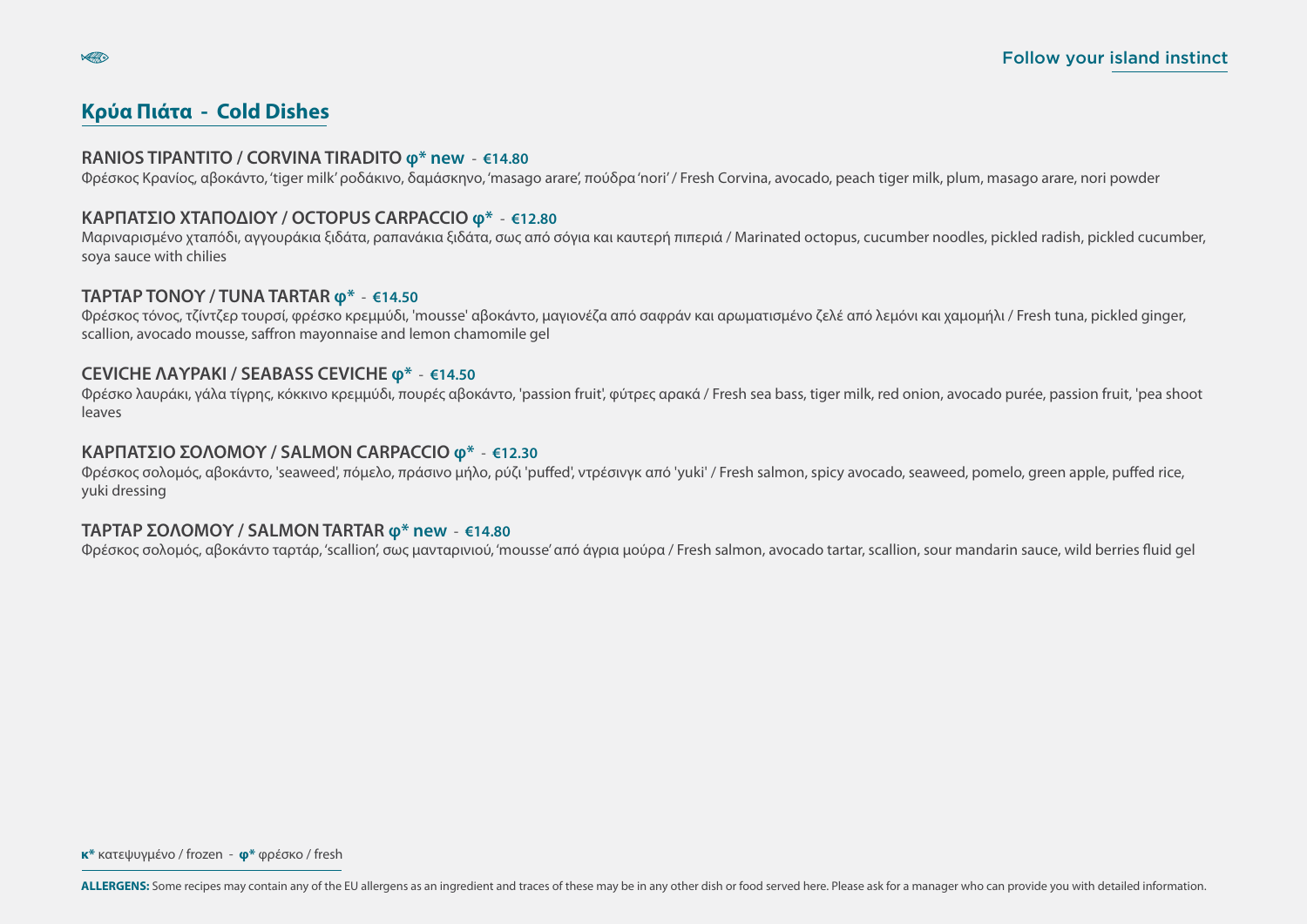## **Zεστά Πιάτα - Ηot Dishes**

 $\sqrt{2}$ 

#### **ΤΟΝΟΣ ΨΗΤΟΣ / CRUSTED TUNA φ\*** - **€14.80**

Φρέσκος τόνος, κρούστα από σουσάμι, αλμυρίκια, 'edamame', γλυκό σως από σόγια / Fresh tuna, sesame crust, samphire, edamame, sweet soya sauce

### **PRAWNS SHEFTALIES** - **€9.60**

Γαρίδες, μαϊντανός, κρεμμύδι, γιαούρτι, καπνιστή πάπρικα / Prawns, parsley, onion, yogurt, smoked paprika

#### **CRAB & PRAWNS PURSE** - **€9.60**

Καβούρι, γαρίδες, τυρί, σχοινόπρασο, σουσάμι, φιλέτο λαυράκι, σως από γλυκό τσίλι και σόγια / Crab, prawns, cheese, chives, sesame, seabass Allet, sweet chili soya sauce

#### **ΓΛΥΚΟ ΧΤΑΠΟΔΙ / SWEET OCTOPUS κ\*** - **€13.60**

Χταπόδι, γλυκές πιπεριές, κρεμμύδι, " teriyaki", τζίντζερ, τραγανό πράσο / Octopus, bell peppers, onions, teriyaki, ginger, crispy leaks

## **ΖΕΣΤΟΣ ΧΟΥΜΟΥΣ / WARM HOUMOUS new** - **€8.60**

Χούμους με σκόρδο, καπνιστό σκουμπρί, ντρέσινγκ λαδολέμονο / Garlic houmous, smoked mackerel, lemon olive oil dressing

### **ΓΑΡΙΔΕΣ ΛΕΜΟΝΑΤΕΣ / LEMON PRAWNS κ\*** - **€8.20**

Γαρίδες βρασμένες σε αλατόνερο με λεμόνι / Βοiled prawns, rock salt and lemon

## **ΜΑΝΙΤΑΡIA ΠΛΕΥΡΩΤΟΥΣ / OYSTER MUSHROOMS** - **€7.20**

Mανιτάρια πλευρώτους, ρίγανη, ντομάτα, παρθένο ελαιόλαδο και φύλλα ρόκας / Grilled oyster mushrooms, oregano, virgin olive oil, tomato and rocket leaves

## **ΧΑΛΟΥΜΙ ΣΧΑΡΑΣ / GRILLED HALLOUMI** - **€8.50**

Σπιτικό χαλούμι, γλυκό περγαμόντο και φύλλα ρόκας / Ηomemade halloumi, pergamot sweet, baby rocket leaves

#### **ΓΑΡΙΔΕΣ ΓΑΜΠΑΡΗ / GAMBΑRI PRAWNS κ\*** - **€7.80**

Tηγανιτές γαρίδες Γάμπαρη και μαγιονέζα με γλυκό τσίλι / Crispy fried Gambαri prawns with sweet chili mayonnaise

## **ΚΑΛΑΜΑΡΙ ΦΑΚΕΣ / LENTIL CALAMARI κ\* new** - **€9.60**

Φακές 'Beluga', τηγανιτό καλαμάρι, βιέρτζ αντζούγιες, ντρέσινγκ λαδολέμονο / Beluga lentil, fried calamari, anchovies vierge, olive oil lemon dressing

**κ\*** κατεψυγμένο / frozen - **φ\*** φρέσκο / fresh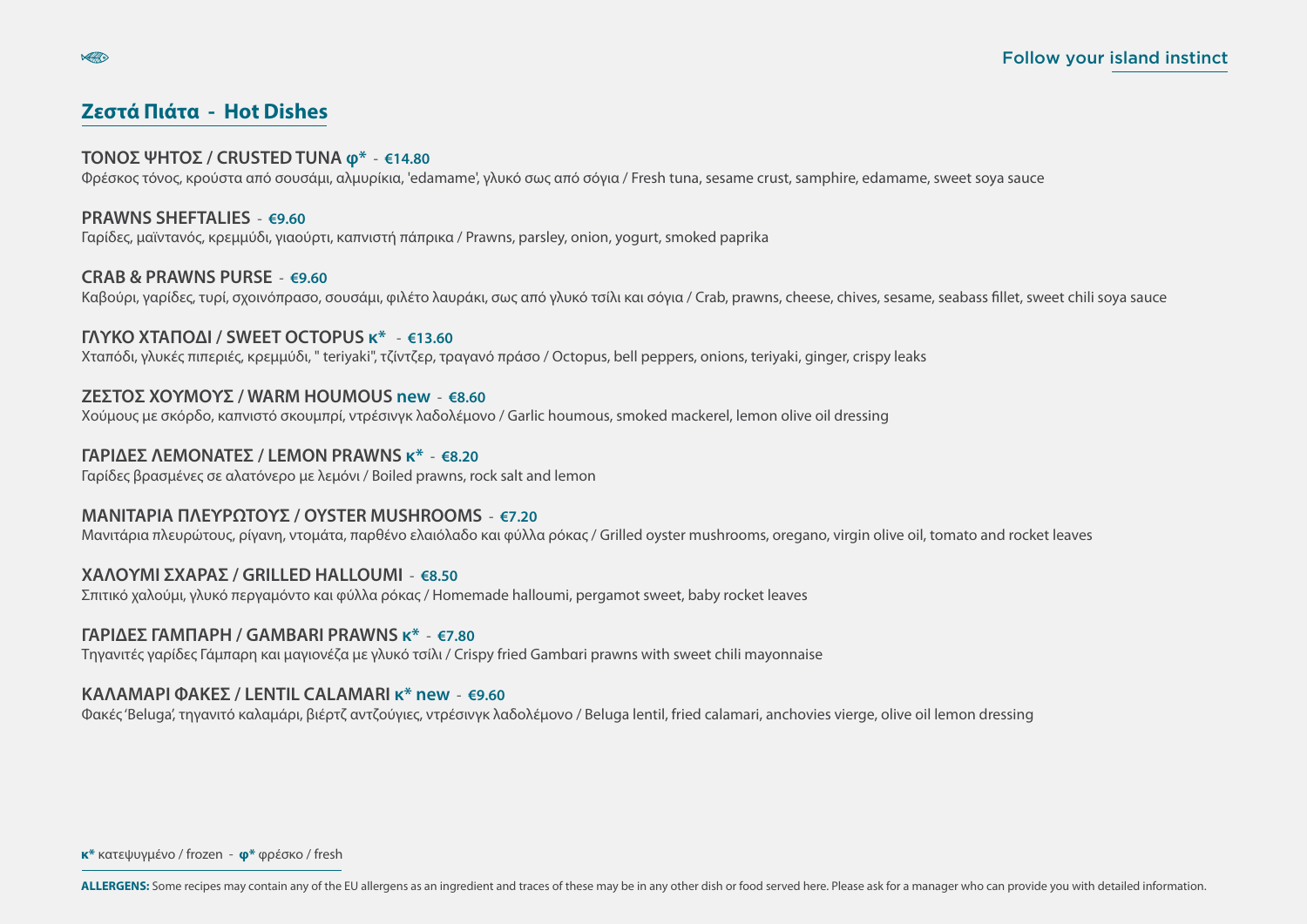## **Συνοδευτικά - Sides**

**Πουρές φάβας / Fava purée - €3.80 Σπανακόρυζο με τρυμμένη ντομάτα και λεμόνι / Rice with grated tomatoes, spinach and lemon - €4.30 Σωταρισμένες μικρές πατάτες / Sauteed new potatoes - €3.60 Λαχανικά στη σχάρα / Grilled vegetables - €3.80 Φρέσκιες τηγανιτές πατάτες / Freshly cut French fries - €3.20 Παραδοσιακή σαλάτα / Traditional salad - €3.50 Βραστά Λαχανικά / Boiled vegetables - €3.80**

## **Zυμαρικά & Ριζότο - Pasta & Risotto**

#### **ΡΑΒΙΟΛΙ ΤΡΟΥΦΑΣ / TRUFFLE RAVIOLI new** - **€18.20**

Ραβιόλι με τρούφα και τυρί, σως από κόλιανδρο, κομμάτια τρούφας, φλούδες παρμεζάνας / Cheese truffle ravioli, coriander sauce, truffle slices, parmesan flakes

## **ΠΑΠΑΡΔΕΛΛΕΣ ΣΟΛΟΜΟΥ / SALMON PAPARDELLE** - **€14.80**

Φρέσκος σολομός, μαύρες παπαρδέλες, φινόκιο, λευκό κρασί, κρεμώδη σάλτσα, άνηθος / Fresh salmon, black papardelle, fennel, white wine cream sauce, fresh dill

## **ΡΙΖΟΤΟ ΜΕ ΓΑΡΙΔΕΣ / PRAWNS RISOTTO** - **€15.60**

Ριζότο, γαρίδες, μανιτάρια, γάλα καρύδας, λευκό κρασί, κράκερ 'tapioca' / Risotto, prawns, mushroom, coconut milk, white wine, tapioca crisp

## **ΡΑΒΙΟΛΙΑ ΜΕ ΣΠΑΝΑΚΙ ΚΑΙ ΡΙΚΟΤΑ / SPINACH RICOTTA RAVIOLI** - **€14.80**

Pαβιόλια με σπανάκι, 'Ricotta', μαϊντανό, σκόνη ελαιόλαδου, σως από ντομάτα και τρούφας μανιταριού / Spinach Ricotta ravioli, truffle tomato sauce, parsley, olive oil powder

#### **ΓΑΡΙΔΟΜΑΚΑΡΟΝΑΔΑ / PRAWNS SPAGHETTI** - **€17.80**

Σπαγγέτι, γαρίδες, σώς ντομάτας, κρεμώδης σως άσπρου κρασιού, 'pernod', φρέσκος βασιλικός / Spaghetti, prawns, tomato sauce, white wine cream sauce, pernod, fresh basil

## **ΡΙΖΟΤΟ ΣΟΛΟΜΟΥ / SALMON RISOTTO** - **€18.50**

Φρέσκο φιλέτο σολομού, κρεμώδες ριζότο λεμονιού, σπανάκι, παρμεζάνα, φινόκιο / Fresh salmon Allet, lemon creamy risotto, spinach, parmesan, fennel

**κ\*** κατεψυγμένο / frozen - **φ\*** φρέσκο / fresh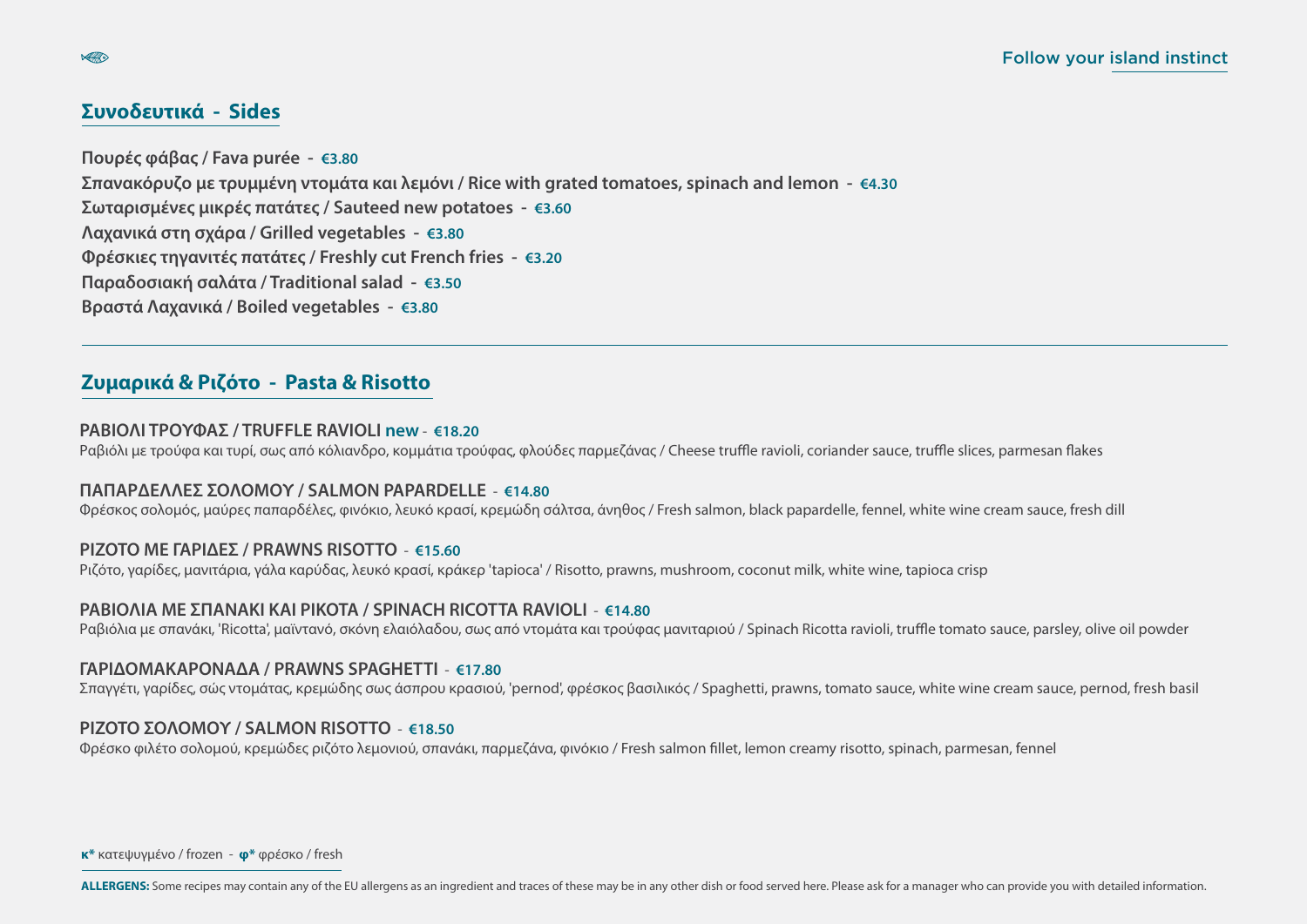## **Αστακοί - Lobsters**

## **ΑΣΤΑΚΟΜΑΚΑΡΟΝΑΔΑ / LOBSTER SPAGHETTI φ\***

Φρέσκος αστακός, σπαγγέτι, ντοματίνια, κρεμμύδι, σως ντομάτας και 'bisque' αστακού / Fresh lobster, spaghetti, cherry tomatoes, tomato sauce, fresh basil and lobster bisque sauce

## **ΑΣΤΑΚΟΣ ΣΤΗ ΣΧΑΡΑ / GRILLED LOBSTER φ\***

Φρέσκος αστακός, θαλασσινό αλάτι, παρθένο ελαιόλαδο και σπανακόρυζο / Fresh lobster, sea salt, olive oil and rice with grated tomatoes and spinach

## **ΑΣΤΑΚΟΣ THERMIDOR / LOBSTER THERMIDOR φ\***

Φρέσκος αστακός, μανιτάρια, σως από κρέμα μουστάρδας, σχοινόπρασο, παρμεζάνα και φρεσκοκομμένες τηγανιτές πατάτες / Fresh lobster, mushrooms, mustard cream sauce, chives, parmesan and freshly cut french fries

## **ΣΑΣΙΜΙ ΑΣΤΑΚΟΥ / LOBSTER SASHIMI φ\***

Σερβίρεται με τρία διαφορετικά σως: sweet spicy soya sauce, mignonnette sauce, mojito sauce / Served with three different sauces: sweet spicy soya sauce, mignonnette sauce, mojito sauce

 $\sqrt{2}$ 

\*Οι τιμές διαφοροποιούνται σύμφωνα με τις καθημερινές τιμές της αγοράς, για περισσότερες λεπτομέρειες όπως απευθυνθείτε στο σερβιτόρο σας. **Prices are according to daily market rates, for further assistance please ask your waiter.**

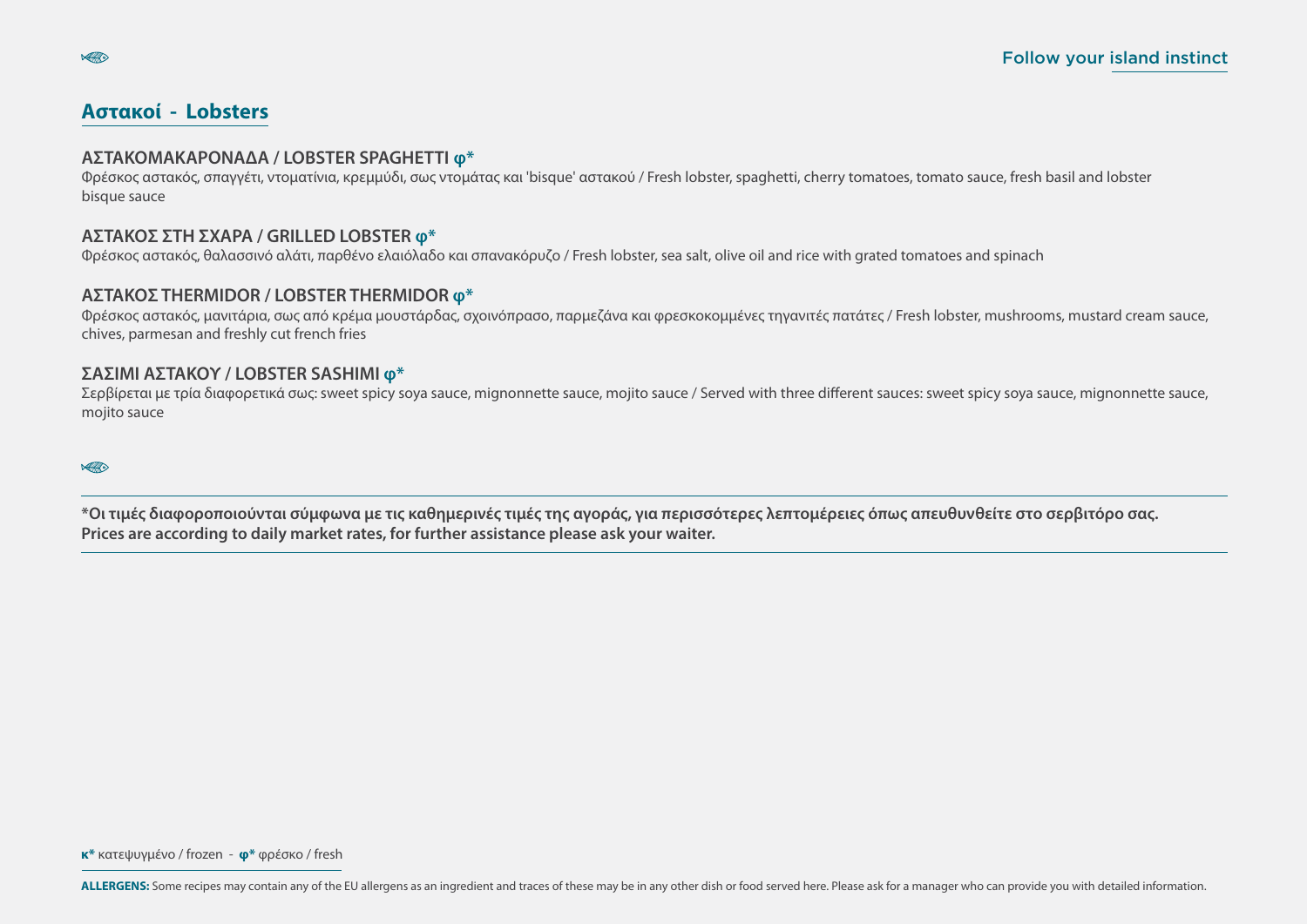**Αρίστης ποιότητας, φρέσκα στρείδια / Finest quality fresh oysters**

## **Στρείδια - Oysters**

#### **OYSTER PLATTER new φ\*** - **6 pcs / €20.00**

Σερβίρεται με τρία διαφορετικά σως: sweet spicy soya sauce, mignonnette sauce, mojito sauce /Served with three different sauces: sweet spicy soya sauce, mignonnette sauce, mojito sauce

**TSARSKAYA φ\* 1 pc / €4.50 6 pcs / €27.00 12 pcs / €52.00**

**FINE DE CLAIRE φ\* 1 pc / €3.50 6 pcs / €21.00 12 pcs / €40.00**

**GILLARDEAU φ\* 1 pc / €4.50 6 pcs / €27.00 12 pcs / €52.00**

 $\sqrt{2}$ 

 $\sqrt{2}$ 

**Προσθέστε σως στα στρείδια σας / Add a sauce to your oysters: sweet spice soya, mignonnette, mojito sauce / €0.80**

**κ\*** κατεψυγμένο / frozen - **φ\*** φρέσκο / fresh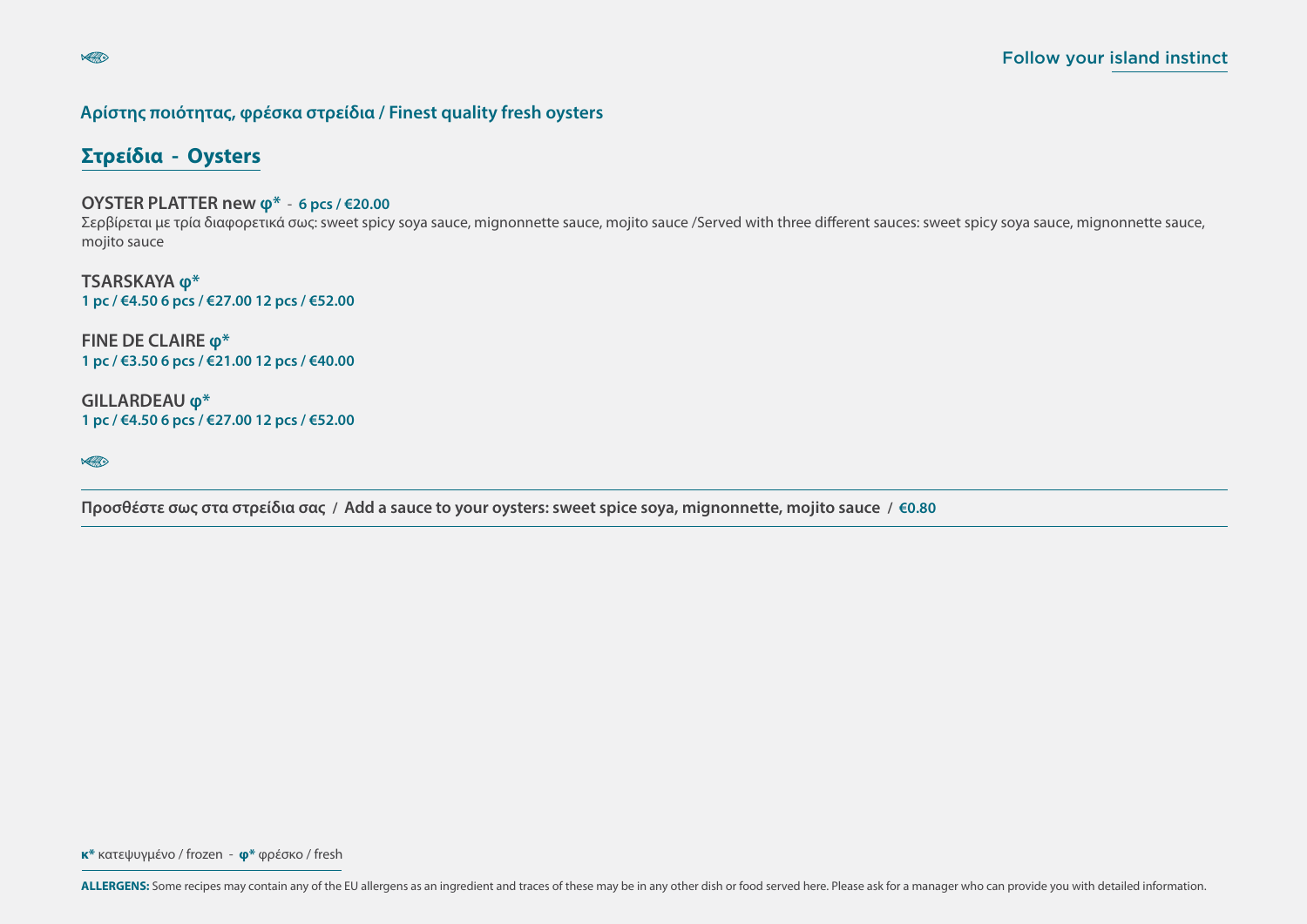**Aρίστης ποιότητας, αχνιστά μύδια / Finest quality cooked mussels**

**Μύδια - Mussels**

**ΑΧΝΙΣΤΑ ΜΕ ΛΕΥΚΟ ΚΡΑΣΙ / COOKED WITH WHITE WINE φ\***

**ΜΕ ΚΡΕΜΑ ΚΑΙ ΣΚΟΡΔΟ / COOKED WITH CREAM AND GARLIC φ\***

**ΜΥΔΙΑ ΣΑΓΑΝΑΚΙ / MUSSELS SAGANAKI φ\***

## **Γυαλιστερές - Clams**

**ΑΧΝΙΣΤΑ ΜΕ ΛΕΥΚΟ ΚΡΑΣΙ / COOKED WITH WHITE WINE φ\***

```
ΓΥΑΛΙΣΤΕΡΕΣ ΩΜΕΣ / RAW CLAMS φ*
```
 $\sqrt{2}$ 

Οι τιμές διαφοροποιούνται σύμφωνα με τις καθημερινές τιμές της αγοράς, για περισσότερες λεπτομέρειες όπως απευθυνθείτε στο σερβιτόρο σας. **Ελάχιστη παραγγελία 0,250kg.**

**Prices are according to daily market rates, for further assistance please ask your waiter. Minimum order 0.250kg.**

**κ\*** κατεψυγμένο / frozen - **φ\*** φρέσκο / fresh

**ALLERGENS:** Some recipes may contain any of the EU allergens as an ingredient and traces of these may be in any other dish or food served here. Please ask for a manager who can provide you with detailed information.

 $\sqrt{2}$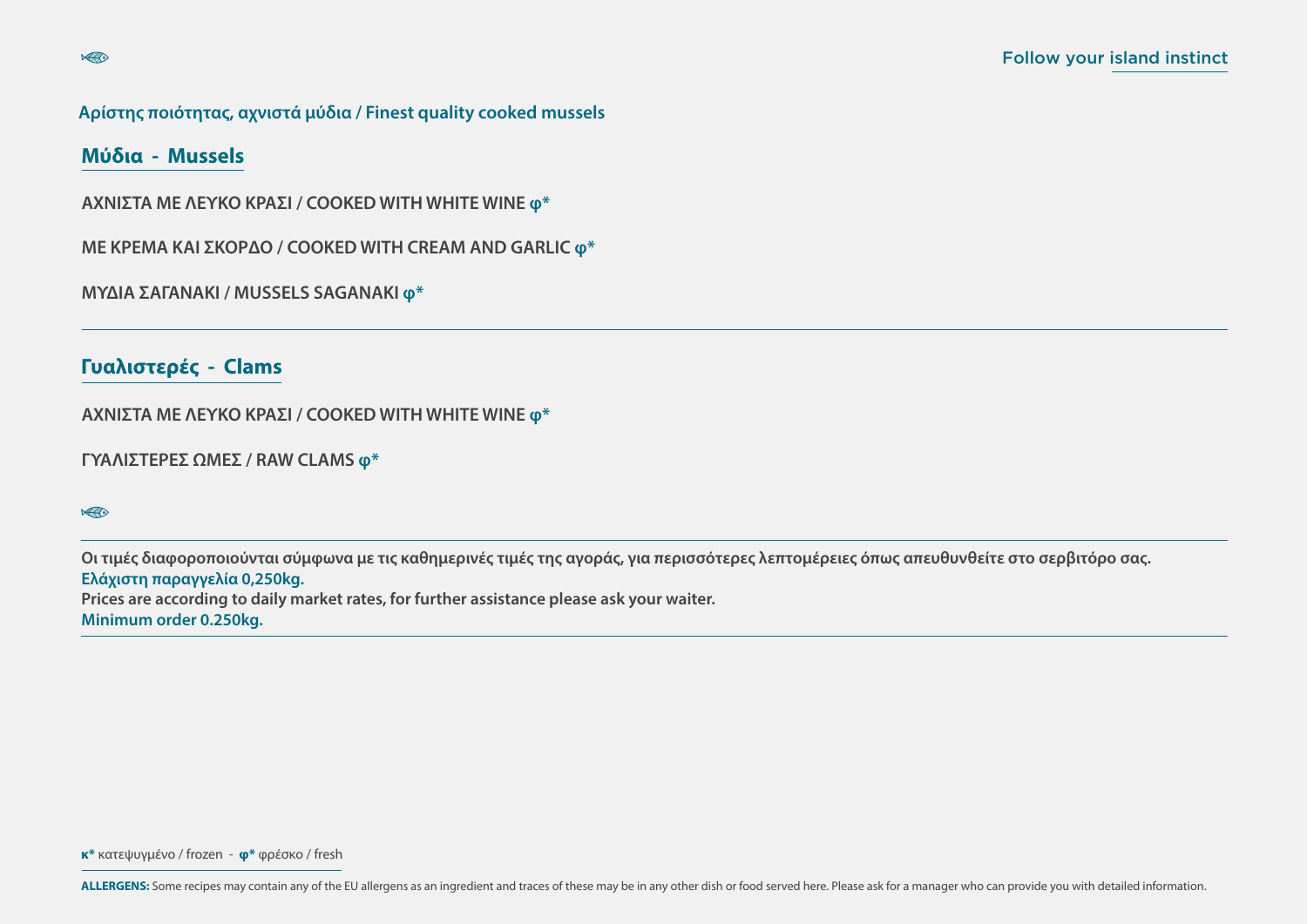## **Set Menu - €27.00 per person (min 2 pax)**

| <b>Starters</b>              | <b>Main</b>                       |
|------------------------------|-----------------------------------|
| <b>BREAD &amp; OLIVES</b>    | <b>OCTOPUS STIFADO</b>            |
| <b>TRADITIONAL SALAD</b>     | <b>GARLIC MUSSELS</b>             |
| <b>3 TYPES OF DIPS</b>       | CATCH OF THE DAY FISH $\varphi^*$ |
| <b>VEGETABLE PICKLES</b>     | <b>FRIED BABY CALAMARI</b>        |
| <b>LEMON PRAWNS</b>          | <b>GRILLED CUTTLEFISH</b>         |
| <b>SAUTÉ LEMON MUSHROOMS</b> | <b>FRESH FRIES</b>                |
| <b>MARIDA AND HOUMOUS φ*</b> | GRILLED FISH φ*                   |

## **Dessert**

**TRADITIONAL SWEET**

Το φρέσκο ψάρι περιέχει κόκαλα, παρακαλώ καταναλώστε με προσοχή. / Fresh fish contains bones, please consume with caution.  $\sqrt{2}$ 

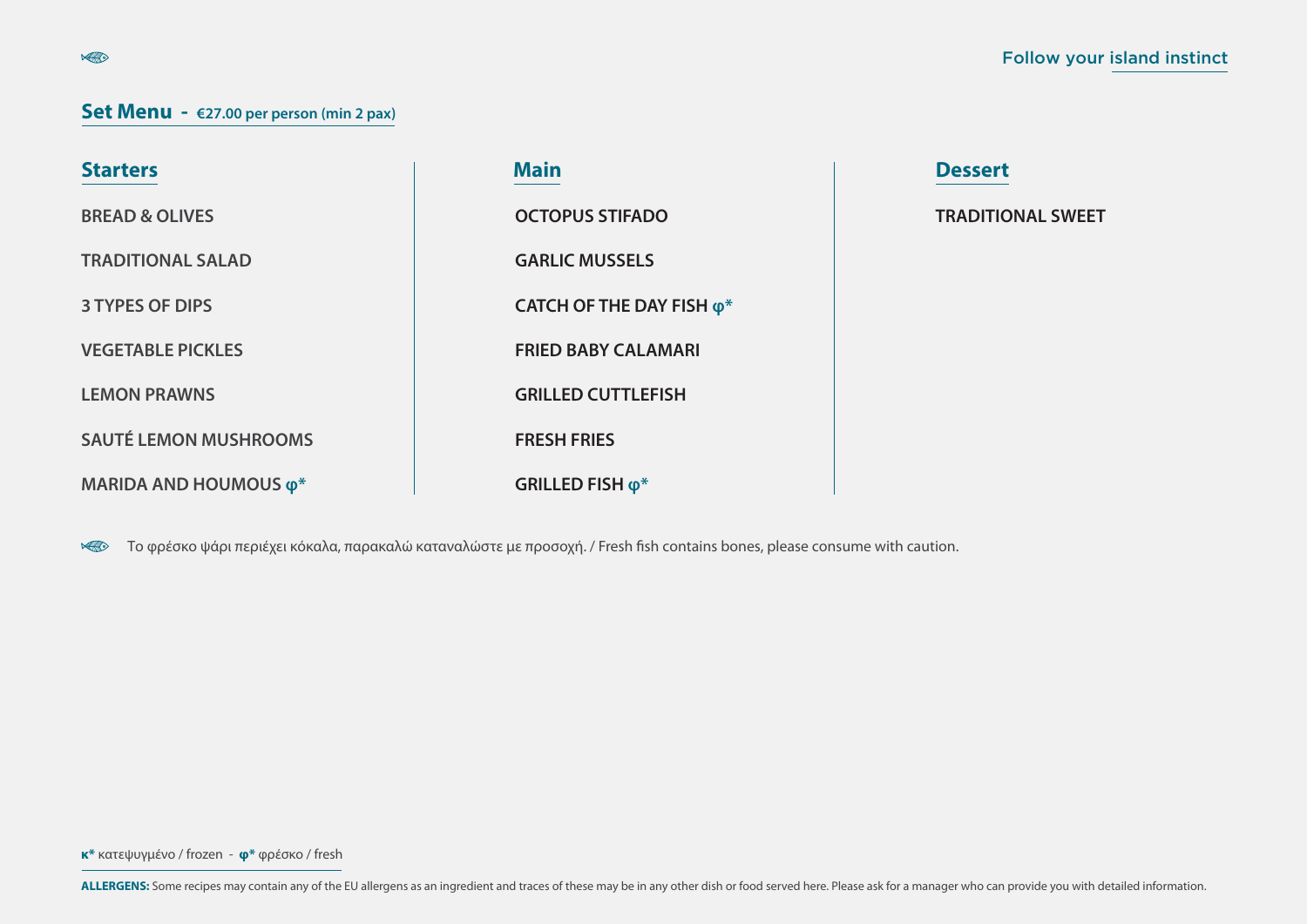## **Σσνακς - Snacks**

 $\sqrt{2}$ 

#### **CRAB QUESADILLAS** - **€11.50**

Τortilla, crabsticks, sweet corn, cheese, sweet chilli mayo, freshly cut french fries / Τορτίγια, καβουροπόδαρα, καλαμπόκι, τυρί, γλυκόξινη μαγιονέζα, φρεσκοκομμένες τηγανιτές πατάτες

#### **SMOKED SALMON BAGEL** - **€12.50**

Βagel, smoked salmon, cream cheese, cucumber, avocado mousse, pomegranate, freshly cut french fries / 'Βagel', καπνιστός σολομός, κρεμώδης τυρί, αγγουράκι, μούς αβοκάντο, ρόδι, φρεσκοκομμένες τηγανιτές πατάτες

#### **ΓΑΡΙΔΕΣ ΜΠΡΙΟΖ / PRAWNS BRIOCHE new** - **€12.00**

Γαρίδες 'tiger' σε κομμάτια, μαρούλι, ροκα, σως τεριγιάκι, ψωμί μπριοζ, τραγανό κρεμμύδι / Tiger prawns chunks, lettuce, rocket, teriyaki sauce, brioche bread, crispy onion

## **Κρεατικά & Πουλερικά - Meat & Poultry**

#### **ΚΟΤΟΠΟΥΛΟ ΣΤΗ ΣΧΑΡΑ / GRILLED CHICKEN** - **€10.20**

Άγριο ρύζι, λαχανικά στη σχάρα / Βuttered wild rice, grilled vegetables

#### **ΜΠΡΙΖΟΛΑ ΧΟΙΡΙΝΗ / PORK CHOP** - **€14.60**

Φρεσκοκομένες τηγανιτές πατάτες, λαχανικά στη σχάρα / Freshly cut French fries, grilled vegetables

#### **ΦΙΛΕΤΟ RIB - EYE / RIB - EYE STEAK** - **€26.90**

Σωταρησμένες πατάτες, λαχανικά στη σχάρα / Saute new potatoes, grilled vegetables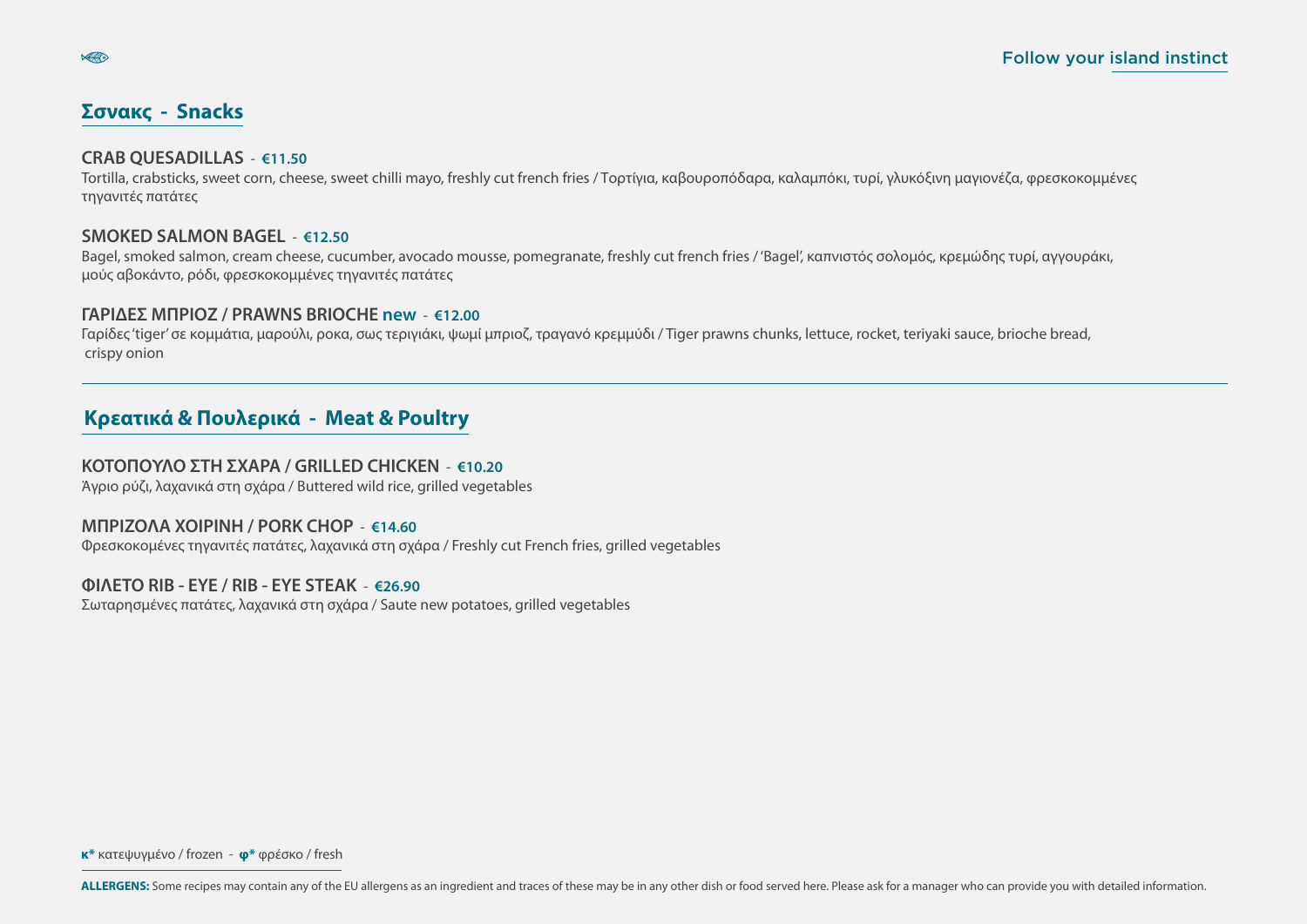## **Παιδικό Μενού - Kids Menu**

## **ΤΗΓΑΝΙΤΟ ΚΑΛΑΜΑΡΙ / FRIED CALAMAR** - **€7.50**

Kαλαμάρι τηγανιτό με αγγουράκι και πατάτες τηγανιτές / Fried calamari with cucumber and fried potatoes

## **KOTOΠΟΥΛΟ ΠΑΝΕ / CHICKEN FINGERS** - **€7.50**

Φιλέτο κοτόπουλο σε κομμάτια πανέ με αγγουράκι και πατάτες τηγανιτές / Breaded chicken fingers with cucumber and fried potatoes

## **ΒΟΔΙΝΟ ΜΠΙΦΤΕΚΙ / BEEF BURGER** - **€7.50**

Βοδινό μπιφτέκι, μαρούλι, ντομάτα και πατάτες τηγανιτές / Βeef burger, lettuce, tomato, fried potatoes

**ΣΠΑΓΓΕΤΙ / SPAGHETTI** - **€6.00** Σπαγγέτι με σως ντομάτας / Spaghetti, tomato sauce